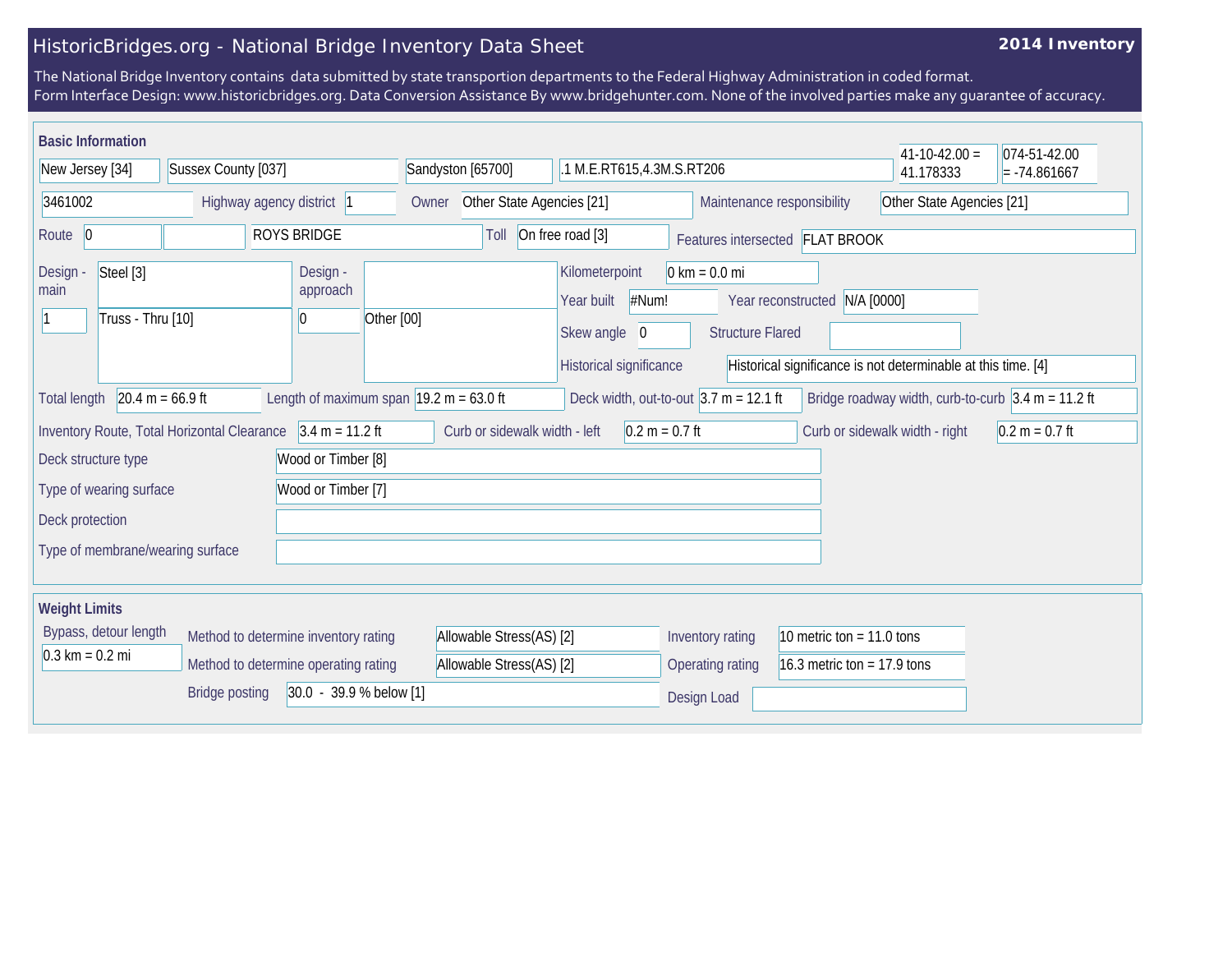| <b>Functional Details</b>                                                                                                             |                                                                                         |  |  |  |  |  |  |  |  |
|---------------------------------------------------------------------------------------------------------------------------------------|-----------------------------------------------------------------------------------------|--|--|--|--|--|--|--|--|
| 30 <br>Average daily truck traffi<br><b>Average Daily Traffic</b>                                                                     | Year 2013<br>Future average daily traffic<br>40<br>2033<br>$\%$<br>Year                 |  |  |  |  |  |  |  |  |
| Road classification<br>Local (Rural) [09]                                                                                             | Approach roadway width<br>$3.4 m = 11.2 ft$<br>Lanes on structure 1                     |  |  |  |  |  |  |  |  |
| Type of service on bridge Highway [1]                                                                                                 | Direction of traffic One lane bridge for 2 - way traffic [3]<br>Bridge median           |  |  |  |  |  |  |  |  |
| Parallel structure designation<br>No parallel structure exists. [N]                                                                   |                                                                                         |  |  |  |  |  |  |  |  |
| Type of service under bridge<br>Waterway [5]                                                                                          | Navigation control<br>Lanes under structure<br>$\Omega$                                 |  |  |  |  |  |  |  |  |
| $0 = N/A$<br>Navigation vertical clearanc                                                                                             | Navigation horizontal clearance $ 0 = N/A$                                              |  |  |  |  |  |  |  |  |
| Minimum navigation vertical clearance, vertical lift bridge<br>Minimum vertical clearance over bridge roadway<br>$99.99 m = 328.1 ft$ |                                                                                         |  |  |  |  |  |  |  |  |
| Minimum lateral underclearance reference feature Feature not a highway or railroad [N]                                                |                                                                                         |  |  |  |  |  |  |  |  |
| Minimum lateral underclearance on left $0 = N/A$<br>Minimum lateral underclearance on right $0 = N/A$                                 |                                                                                         |  |  |  |  |  |  |  |  |
| Minimum Vertical Underclearance $ 0 = N/A $                                                                                           | Minimum vertical underclearance reference feature Feature not a highway or railroad [N] |  |  |  |  |  |  |  |  |
| Appraisal ratings - underclearances N/A [N]                                                                                           |                                                                                         |  |  |  |  |  |  |  |  |
|                                                                                                                                       |                                                                                         |  |  |  |  |  |  |  |  |
| <b>Repair and Replacement Plans</b>                                                                                                   |                                                                                         |  |  |  |  |  |  |  |  |
| Type of work to be performed                                                                                                          | Work done by                                                                            |  |  |  |  |  |  |  |  |
|                                                                                                                                       | Bridge improvement cost<br>128000<br>10000<br>Roadway improvement cost                  |  |  |  |  |  |  |  |  |
|                                                                                                                                       | $20 m = 65.6 ft$<br>Length of structure improvement<br>Total project cost<br>192000     |  |  |  |  |  |  |  |  |
|                                                                                                                                       | Year of improvement cost estimate                                                       |  |  |  |  |  |  |  |  |
|                                                                                                                                       | Border bridge - state<br>Border bridge - percent responsibility of other state          |  |  |  |  |  |  |  |  |
|                                                                                                                                       | Border bridge - structure number                                                        |  |  |  |  |  |  |  |  |